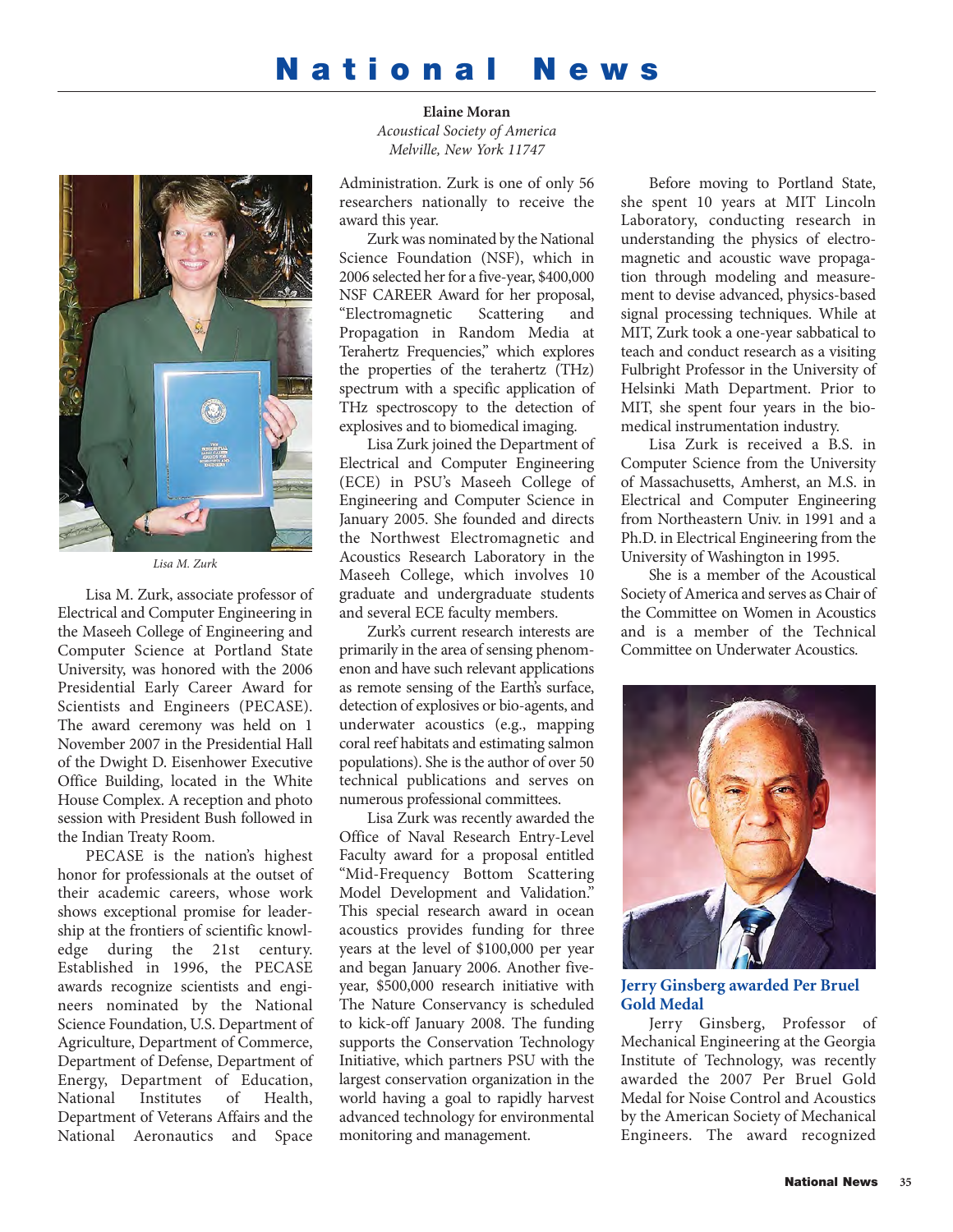Ginsberg's contributions as a scientist in the areas of "sound-structuring interactions and vibration of complex systems; and, as an educator, for outstanding mentoring and for authoring a series of seminal textbooks on engineering dynamics for both engineering educators and practitioners." The Per Bruel Gold Medal for Noise Control and Acoustics is given in recognition of eminent achievement and extraordinary merit in the field of noise control and acoustics. The achievement must include useful applications of the principles of noise control and acoustics to the art and science of mechanical engineering. The medal, established in 1987, honors Dr. Per Bruel who pioneered the development of sophisticated noise and vibration measuring and processing equipment.

Dr. Ginsberg was named the first holder of the Woodruff Chair in Mechanical Systems at the Georgia Institute of Technology in 1988. He received a B.C.E. from The Cooper Union in 1965 and M.S. and E.Sc.D. degrees from Columbia University in 1966 and 1970, respectively. The primary focus of Dr. Ginsberg's work is improvement of techniques for experimental modal analysis (EMA), and turbomachinery diagnostics.

He is a Fellow of the Acoustical Society of America and received the ASA's Trent Crede Medal in 2005. Dr. Ginsberg is an Associate Editor of the *Journal of the Acoustical Society of America*. He served as Technical Program Chair of the ASA's Spring 2000 meeting, Chair of the Technical Committee on Structural Acostics and Vibraion and Chair of the Books+ Committee. He is a Fellow of the American Society of Mechanical Engineers and serves as Associate Editor of the *Journal of Acoustics and Vibration*.

## **Jordan J. Baruch awarded the 2007 Arthur M. Bueche Award**

Dr. Jordan J. Baruch, was awarded the 2007 Arthur M. Bueche Award by the National Academy of Engineering (NAE) "for the promotion of innovation and management of science and technology nationally and internationally, thereby enhancing the economy of the U.S. and developing nations."

Dr. Baruch has made significant contributions to acoustic engineering,



*Jordan J. Baruch*

the early application of computers to medical and educational practice and management, and teaching technological innovation at Harvard Graduate School of Business Administration and Dartmouth College.

Baruch graduated from James Madison High School, Brooklyn, in 1940, and attended Brooklyn College for the next two-and-one-half years. After three years in the Army during World War II, he enrolled as a junior at Massachusetts Institute of Technology (MIT). Dr. Baruch received his Sc.D. from MIT in 1950 and was on the MIT faculty from 1948 to 1971. From 1970 to 1974, he was a faculty member at the Harvard Graduate School of Business Administration, and from 1974 to 1977, he was professor of business administration at the Tuck School of Business and professor of engineering at the Thayer School of Engineering, both at Dartmouth College.

Baruch was a founding partner and vice president of Bolt Beranek and Newman (BBN). Although he left the company from 1966 to 1968 to become department general manager of the MEDINET Department of General Electric, he remained a director of BBN until 1977. He was a also a Founding Member and director of Boston Broadcasters Inc. (Channel 5, Boston) until he joined the Carter administration in 1977 as assistant secretary of commerce for science and technology, a post he held until 1981.

He was elected to membership in NAE in 1974 and became an NAE Fellow and Senior Scholar in 2001. Dr. Baruch is also a fellow of the Acoustical Society of America, Institute of Electrical and Electronic Engineers, American Academy of Arts and Sciences, American Association for the Advancement of Science, and New York Academy of Science.

Dr. Baruch holds 12 patents, is the author of numerous articles, has worked in Africa, India, Indonesia, and Jordan, and has been honored by China and Israel for his work in and with those countries. He was a founder of the Trans-Atlantic Institute of the American Jewish Committee and the US/Israel Binational Industrial Research and Development Foundation and a member of the American Boards of Ben Gurion University and the Israel Oceanic and Limnological Research Foundation.



**Laymon Miller receives Charles Paul Boner Award**

The National Council of Acoustical Consultants (NCAC) has named Laymon N. Miller recipient of the 2007 C. Paul Boner Award. This award is presented to a member of the acoustical consulting community who embodies the qualities of the late C. Paul Boner–teacher, scientist, administrator, technician–and who has made outstanding contributions to the science of acoustics.

This award has been given only six times in NCAC's 24-year history. Mr. Miller said, "My being here today under these circumstances is an IMPOSSIBLE DREAM! It is not even "a dream come true" because in all my life I would never have even dreamed of such a thing."

In 1941, Mr. Miller joined a group of researchers at the Harvard